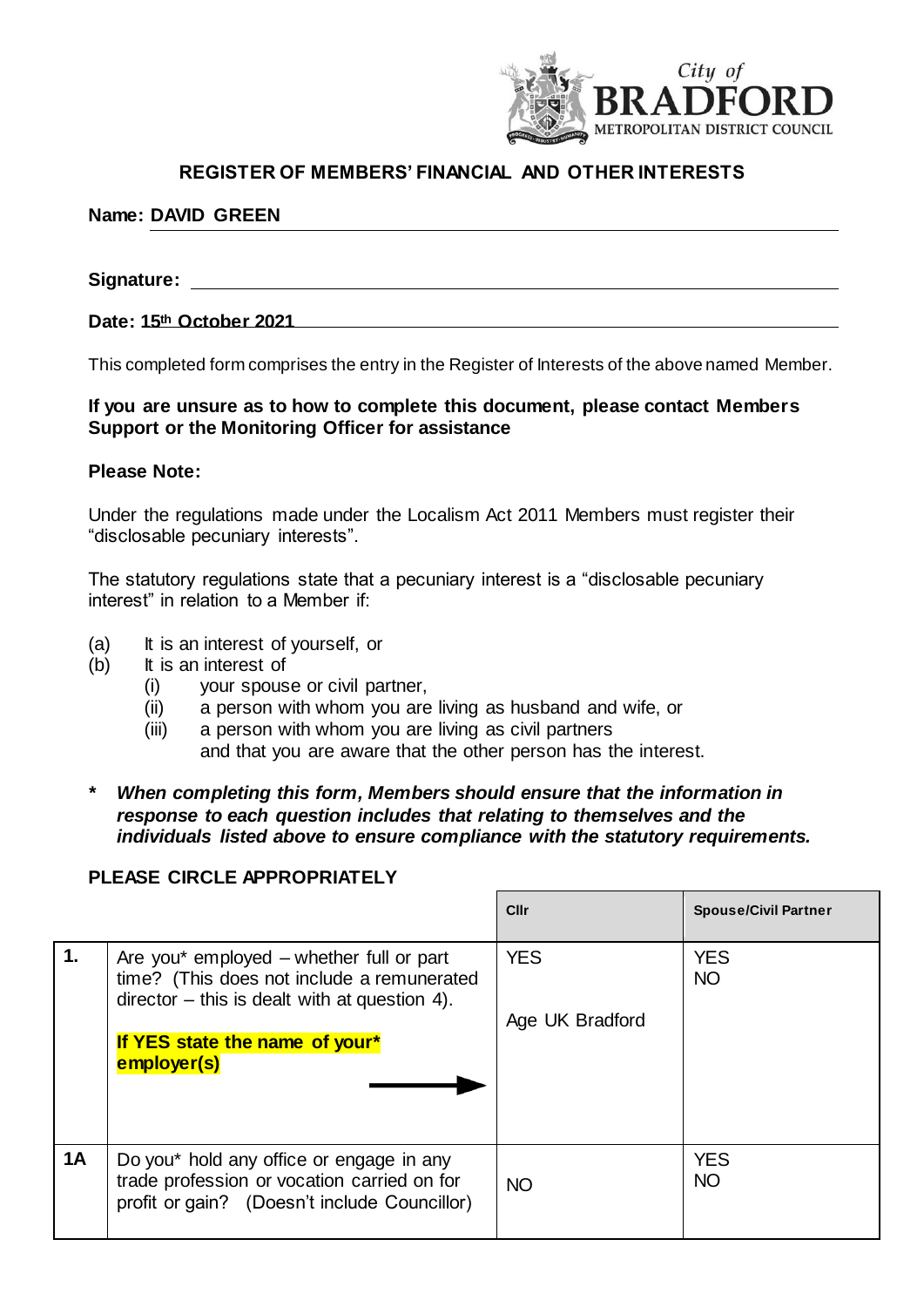|    |                                                                                                                                                                                                                                                          | <b>Cllr</b>                               | <b>Spouse/Civil Partner</b> |
|----|----------------------------------------------------------------------------------------------------------------------------------------------------------------------------------------------------------------------------------------------------------|-------------------------------------------|-----------------------------|
| 2. | Are you* self employed or do you* run a<br>business?<br>If YES state the name of the business(es)                                                                                                                                                        | <b>NO</b>                                 | <b>YES</b><br><b>NO</b>     |
| 3. | Are you* a partner in any business?<br>If YES state the name of the business(es)                                                                                                                                                                         | <b>NO</b>                                 | <b>YES</b><br><b>NO</b>     |
| 4. | Are you* a remunerated** director of a<br>company?<br>If YES state the name of your*<br>company/companies.<br>"remunerated" means that you* receive<br>payment, services, goods or other<br>benefits from the company other than<br>authorised expenses. | <b>NO</b>                                 | <b>YES</b><br><b>NO</b>     |
| 5. | Has any person or body made a payment or<br>provided any other financial benefit to you*<br>in respect of your* election expenses?<br>If YES please provide details.                                                                                     | <b>YES</b><br>Wibsey Ward<br>Labour Party | <b>YES</b><br><b>NO</b>     |

 $\mathbf{r}$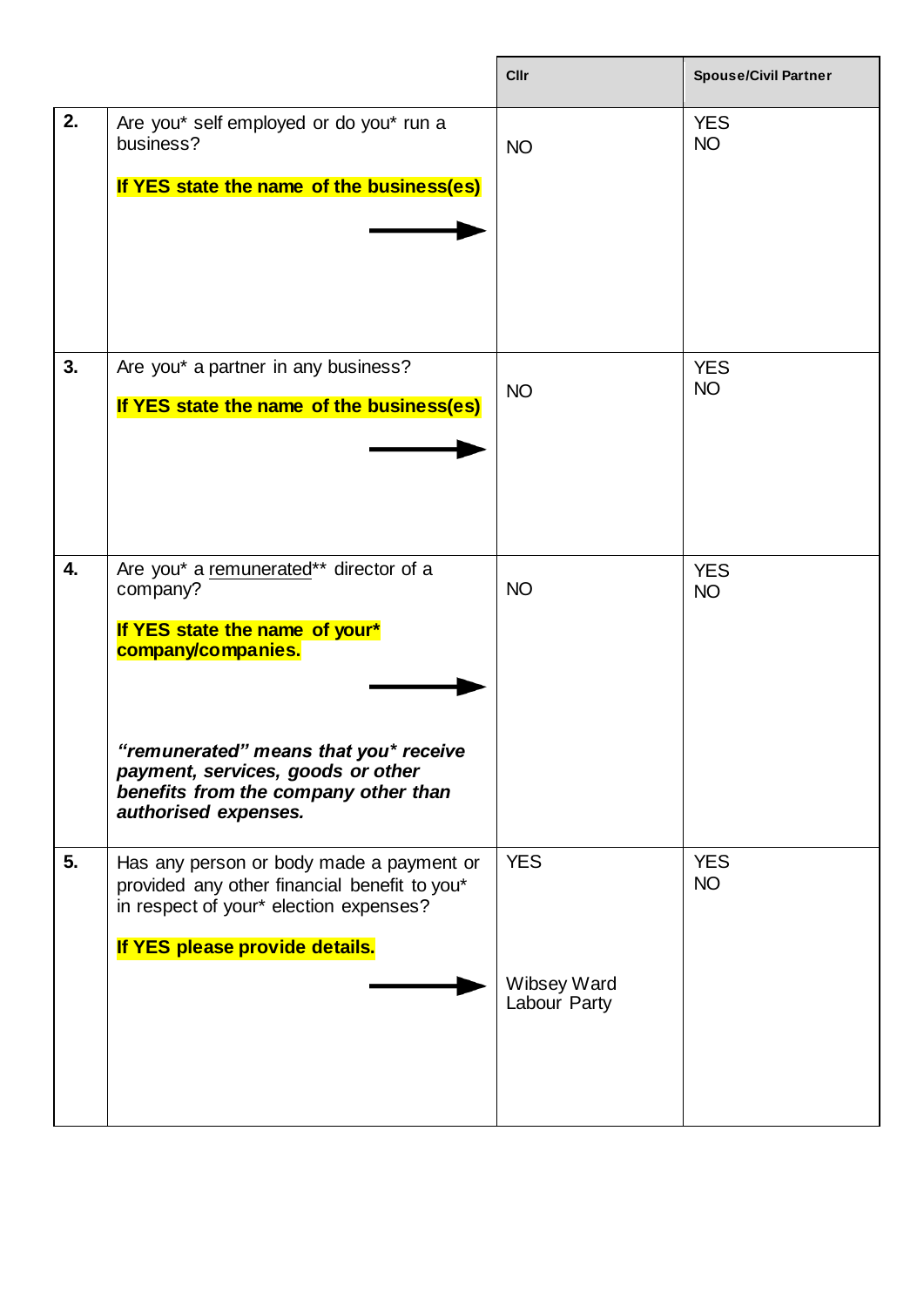|                  |                                                                                                                                                                                                                                                                                                                                                                                                                                                                                                                                                                                                                                                                                                                                                                                                                                                                                                                                                              | Cllr                                                   | <b>Spouse/Civil Partner</b> |
|------------------|--------------------------------------------------------------------------------------------------------------------------------------------------------------------------------------------------------------------------------------------------------------------------------------------------------------------------------------------------------------------------------------------------------------------------------------------------------------------------------------------------------------------------------------------------------------------------------------------------------------------------------------------------------------------------------------------------------------------------------------------------------------------------------------------------------------------------------------------------------------------------------------------------------------------------------------------------------------|--------------------------------------------------------|-----------------------------|
| 6.               | Do you* have a beneficial interest in a class<br>of securities of a corporate body that has a<br>place of business in the Council's area that<br>exceeds the nominal value of £25,000 or<br>1/100 of the total issued shared capital of<br>that body? (or 1/100 of the total share<br>capital of a class of shares in that body?)<br>(If you* own shares or other form of equity in a<br>company or other body which has a place of business<br>within the authority's area, you* will need to consider<br>whether the interest is to be included. Identify the<br>nominal value; this is the amount of shares indicated<br>on the certificate, not the market value. If this exceeds<br>£25,000, you* need to register the name of the company<br>or body. If this is less than £25,000 but your*holding is<br>more than 1% of the total issued share capital, you*<br>need to register the name of the company or body)?<br>If YES please provide details. | <b>NO</b>                                              | <b>YES</b><br><b>NO</b>     |
| $\overline{7}$ . | Do you* have a beneficial interest in any<br>land in the Council's area?<br>(Please provide details of any land in the Bradford<br>District in which you* have a beneficial interest<br>that is, in which you* have some proprietary<br>interest for your* own benefit). You* should give<br>the address or a brief description to identify it.<br>You* should include your* HOME ADDRESS<br>under this heading as owner, lessee or tenant.<br>This includes joint owners, lessees or tenants.<br>This would also include Council tenancies).<br>You* should also include any property from which<br>you* receive rent, or of which you* are a<br>mortgagee.<br>"Land" includes any buildings or parts of<br>buildings.<br>If YES please provide the address(es) or<br>other description(s) of any land interest.                                                                                                                                            | <b>NO</b><br>(Include home address<br>in this section) | <b>YES</b><br><b>NO</b>     |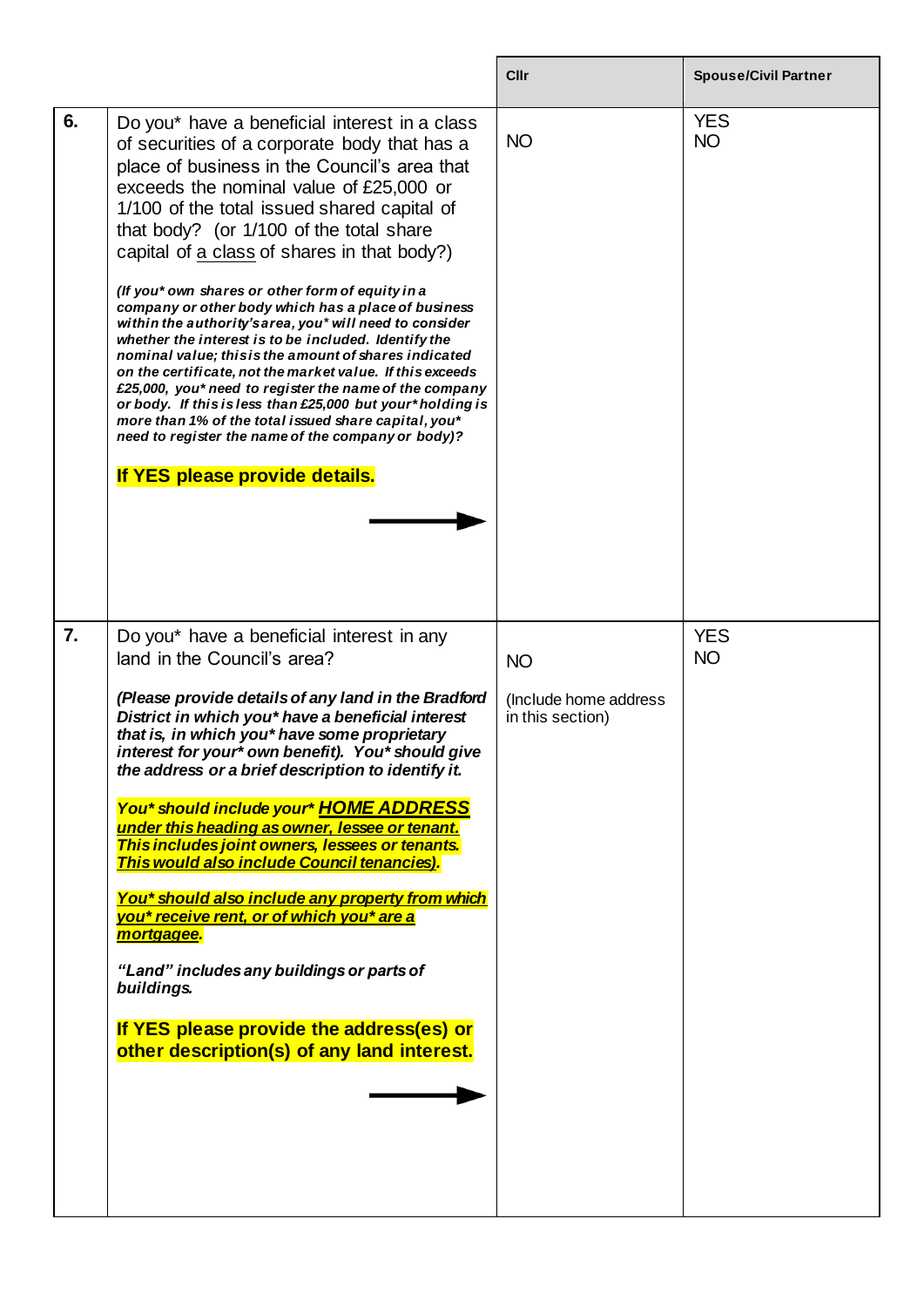|     |                                                                                                                                                                                                                                                                                                                                                                                                  | Cllr      | <b>Spouse/Civil Partner</b>                 |
|-----|--------------------------------------------------------------------------------------------------------------------------------------------------------------------------------------------------------------------------------------------------------------------------------------------------------------------------------------------------------------------------------------------------|-----------|---------------------------------------------|
| 8.  | Do you* have a licence (alone or with<br>others) to occupy any land in the Council's<br>area for 28 days or longer?<br>(This includes grazing agreements, allotments,<br>garage licences and other short term<br>arrangements to use your* authority's land or<br>property).<br>If YES please provide the address(es) or<br>other description(s) of the land.                                    | <b>NO</b> | <b>YES</b><br><b>NO</b>                     |
| 9.  | Are you* a member of or part of any body to<br>which you* have been appointed by the<br>Council as its representative?<br>(See list provided by Member Support)<br>(Include statutory boards (e.g. Police, Fire and<br>Transport), housing trusts, local organisations,<br>charities, local authority associations etc).<br>If YES please provide details of these<br>bodies.                    | <b>NO</b> | <b>YES</b><br><b>NO</b>                     |
| 9.1 | Are you* in a position of control or<br>management in any of the bodies listed<br>above?<br>If YES please provide details.                                                                                                                                                                                                                                                                       | NO        | <b>YES</b><br><b>NO</b>                     |
| 9.2 | Do any of the bodies listed in question 9.1<br>above have any contracts with the Council<br>for goods, services or works?<br>(A contract is normally written and includes any<br>agreement or arrangement for the supply of<br>goods or services or for undertaking any work for<br>your* Council)<br>If YES please provide details of the body<br>and the goods, services or works<br>provided. | N.A       | <b>YES</b><br><b>NO</b><br><b>NOT KNOWN</b> |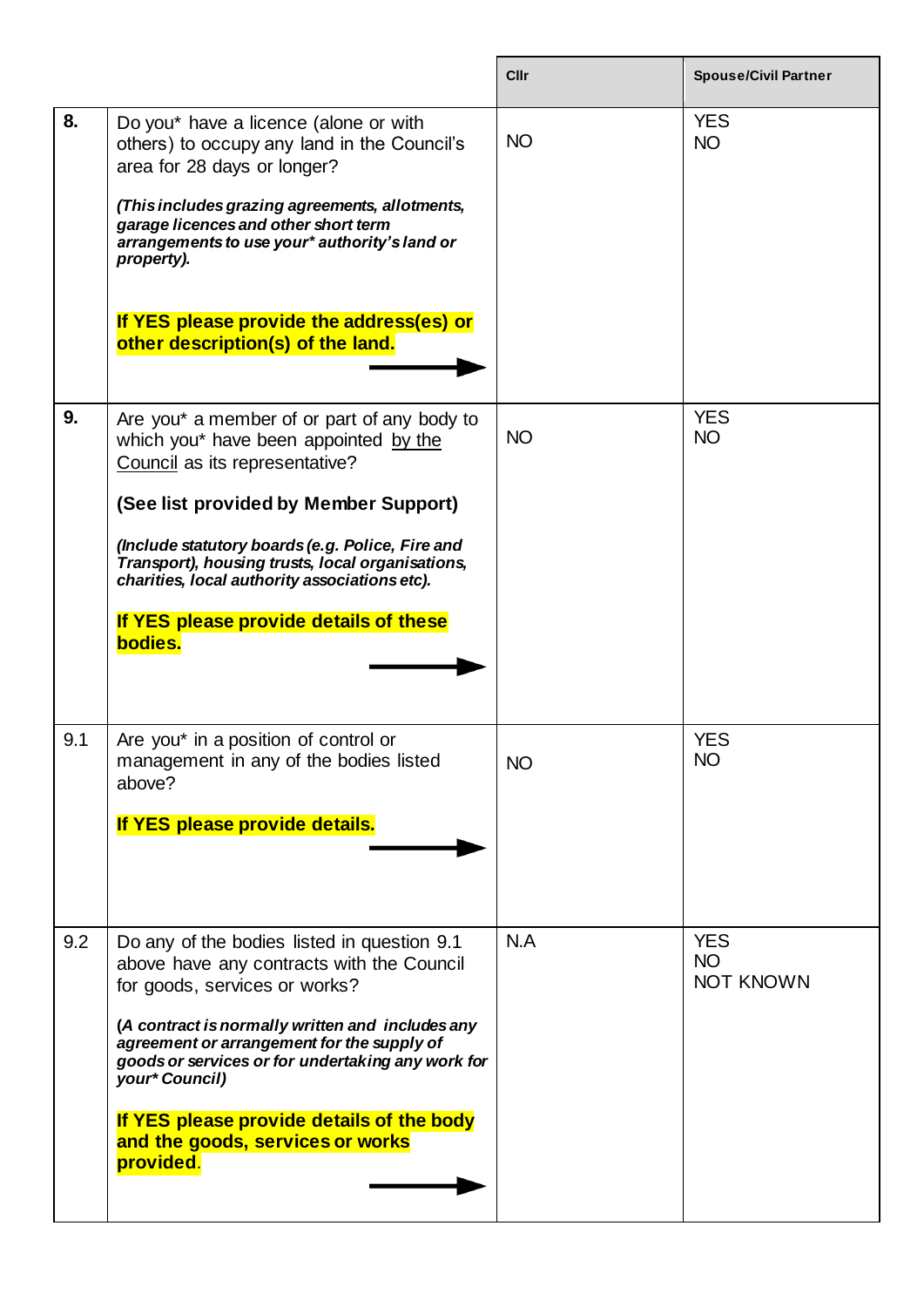|     |                                                                                                                                                                                                                                                                                                                                                                                                                     | Cllr                                       | <b>Spouse/Civil Partner</b>                 |
|-----|---------------------------------------------------------------------------------------------------------------------------------------------------------------------------------------------------------------------------------------------------------------------------------------------------------------------------------------------------------------------------------------------------------------------|--------------------------------------------|---------------------------------------------|
| 9.3 | Do any of the bodies listed in question 9.1<br>above have a tenancy agreement for any<br>land where the Council is the landlord?<br>If YES please provide the address(es) or<br>description(s) of any such land.                                                                                                                                                                                                    | N/A                                        | <b>YES</b><br><b>NO</b><br><b>NOT KNOWN</b> |
| 10. | Are you* a member of or part of any public<br>authority or body exercising functions of a<br>public nature?<br>(Include statutory consumer bodies, health<br>authority bodies).<br>If YES please provide details of these<br>bodies.                                                                                                                                                                                | <b>NO</b>                                  | <b>YES</b><br><b>NO</b>                     |
| 11  | Are you* a member of or part of any body<br>that undertakes charitable purposes?<br>(Include charities of which you* are a member<br>(e.g. RSPCA, NSPCC etc). Membership of a<br>charity would include where you* pay a<br>membership fee, or have voting rights at a<br>meeting of the charity, or you* receive a regular<br>newsletter or other publication.<br>If YES please provide details of these<br>bodies. | <b>YES</b><br><b>NO</b><br>Age UK Bradford | <b>YES</b><br><b>NO</b>                     |
| 12. | Are you* a member of or part of any body<br>whose principal purpose includes the<br>influence of public opinion?<br>(Include political parties, lobby groups and<br>pressure groups).<br>If YES please provide details of these<br>bodies.                                                                                                                                                                          | <b>NO</b>                                  | <b>YES</b><br><b>NO</b>                     |
| 13. | Are you* a member of any trade union or<br>professional association?<br>(Include all trade unions and professional<br>association of which you* are a member).<br>If YES please provide details of these<br>bodies.                                                                                                                                                                                                 | <b>NO</b><br><b>GMB</b>                    | <b>YES</b><br><b>NO</b>                     |
|     |                                                                                                                                                                                                                                                                                                                                                                                                                     |                                            |                                             |

 $\mathbf{r}$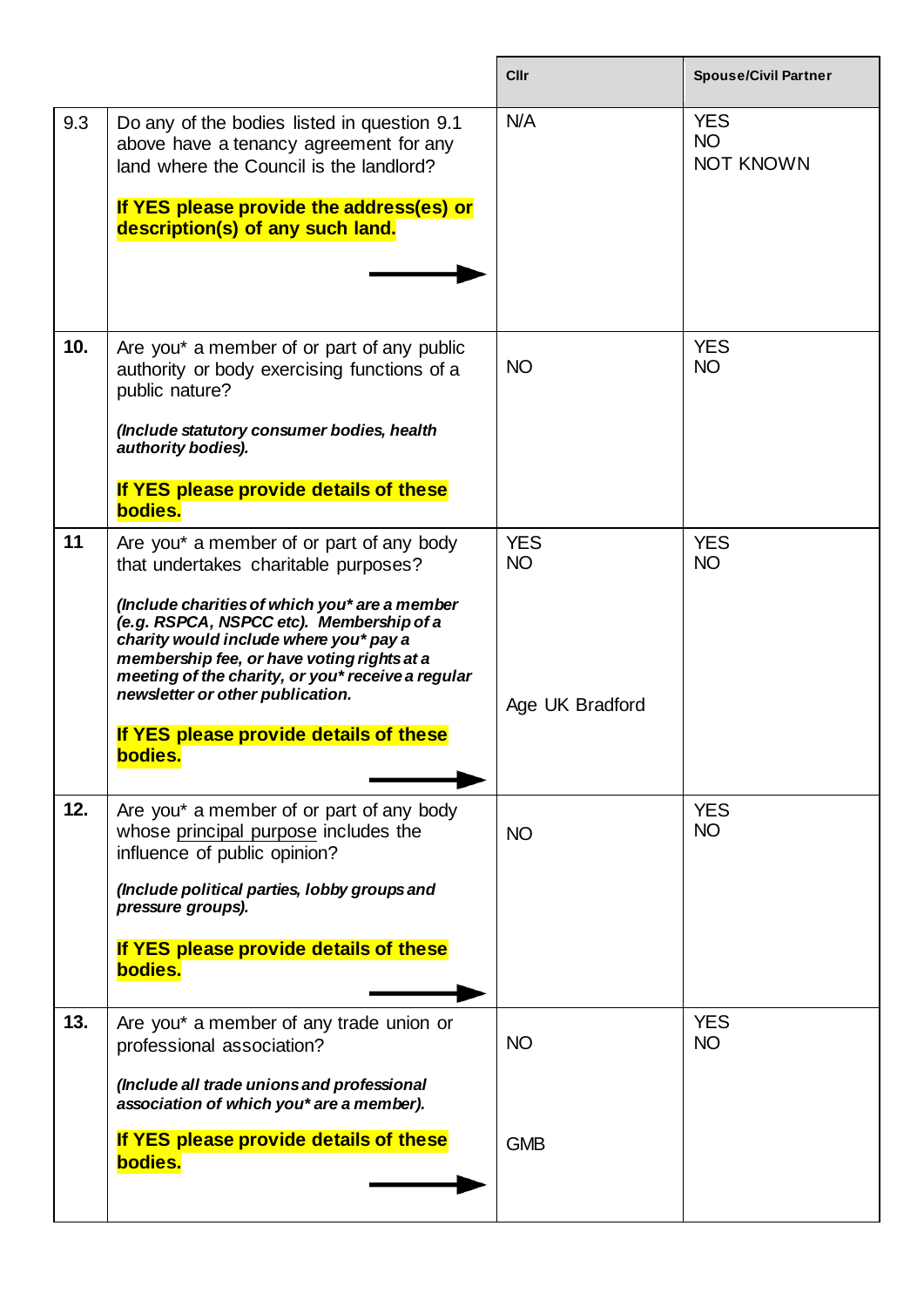|     |                                                                                                                                                                                                                                                                                                                                                                                                                                                                                               | Cllr      | <b>Spouse/Civil Partner</b> |
|-----|-----------------------------------------------------------------------------------------------------------------------------------------------------------------------------------------------------------------------------------------------------------------------------------------------------------------------------------------------------------------------------------------------------------------------------------------------------------------------------------------------|-----------|-----------------------------|
| 14. | Are you a member of any private club or<br>other organisation not otherwise listed on<br>this form?<br>If YES please provide details.                                                                                                                                                                                                                                                                                                                                                         | <b>NO</b> | <b>YES</b><br><b>NO</b>     |
| 15. | Does any person or body other than the<br>Council make a payment or provide any<br>other financial benefit to you* in respect of<br>any of your* expenses incurred in carrying<br>out your* duties as a Councillor?<br>(Include the name of the political party and any<br>other person paying any expenses incurred by<br>you* in carrying out your* duties (e.g. travel<br>expenses received from other bodies, such as<br>local authority associations).<br>If YES please provide details. | <b>NO</b> | <b>YES</b><br><b>NO</b>     |
| 16. | Are you aware of any tenancy of land where<br>the Council is the landlord and you* have a<br>beneficial interest in a body which holds that<br>tenancy?                                                                                                                                                                                                                                                                                                                                       | <b>NO</b> | <b>YES</b><br><b>NO</b>     |
| 17. | Do you* or any body in which you have a<br>beneficial interest have a contract with the<br>Council for the provision of goods or<br>services or the execution of works?                                                                                                                                                                                                                                                                                                                       | <b>NO</b> | <b>YES</b><br><b>NO</b>     |

**NOTE:** You are also reminded that if you have received gifts and hospitality with a value in excess of £25 you must notify Members' Support Unit and the Monitoring Officer in writing within 28 days of receipt.

Please return this form to:

Members' Support Unit, Room 115, City Hall, Bradford BD1 1HY [members.support@bradford.gov.uk](mailto:members.support@bradford.gov.uk)

Updated by MB 21 03 18